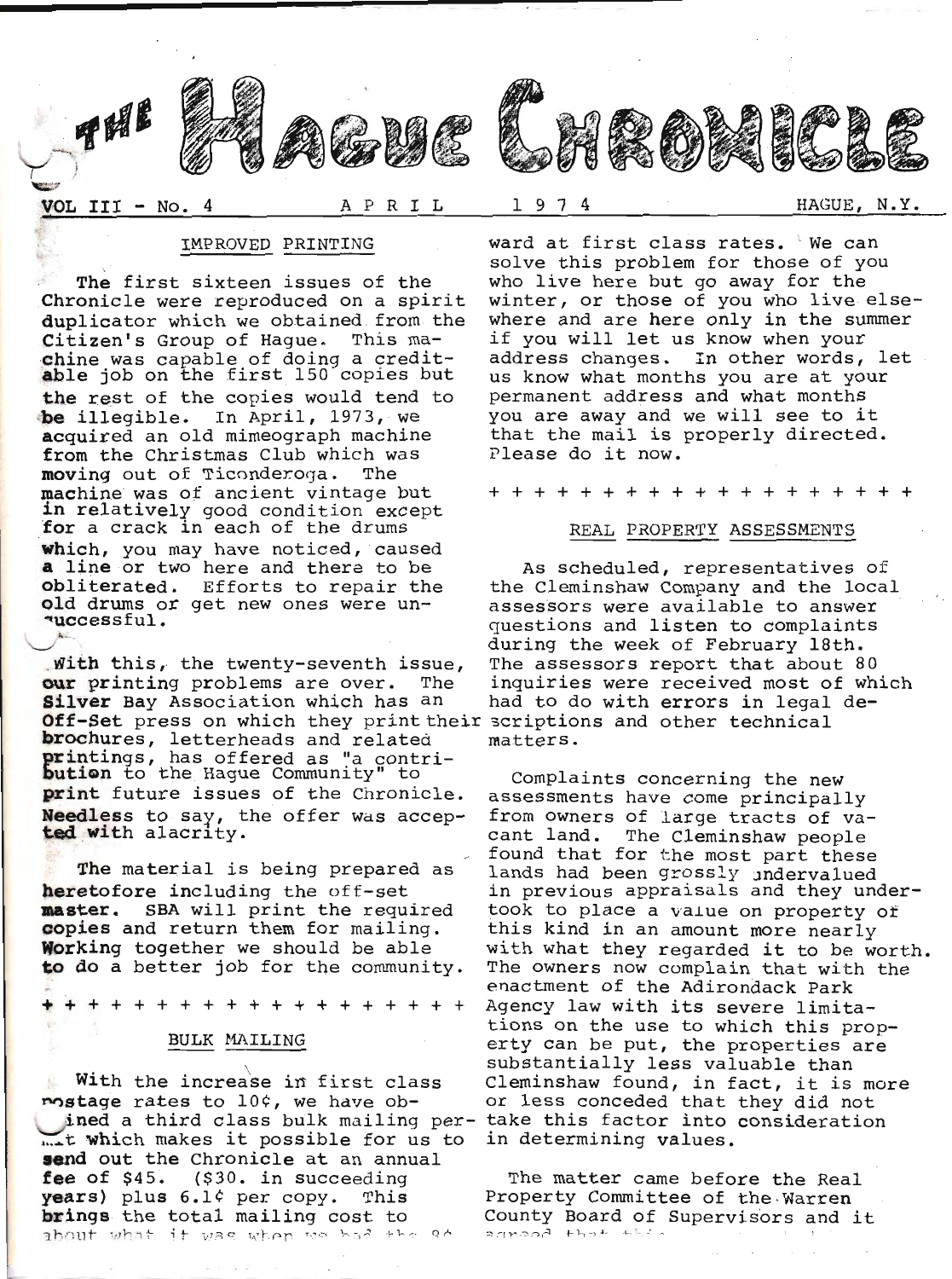THE HAGUE CHRONICLE is edited and published monthly by Emil Seerup, 30x 2504 Silver Bay, New York, 12874. It is mailed free-of-charge to all residents of the Town of Hague. It is supported financially by civic ninded citizens and local civic orjanizations. News items and announcenents of general interest to the people of Hague are solicited.

(continued from page one) that to adopt the proposal of the Real Property Committee infringed on the rights of local assessors, who by law have sole jurisdiction to determine assessed values. In iisposing of the matter, Walter Lamb, Chairman of the Board, was quoted as saying, "The Board of Supervisors has simply done the job that was requested of them and will turn over iata to the local town assessors for them to use, or reject, as they see fit. It is not the prerogative of the County Board to implement the new assessments."

There the matter rests at the moment. Jur local assessors have given every indication that they will adopt the lleminshaw assessments although no firm decision need be made until  $4ay$  1.

# SCHOOL BOARD MEETING

The School Board held its regular nonthly meeting on March 11 with all members present.

Mrs. Shirley Bly was appointed to the Board to fill the vacancy cesulting from the death of her usband. She will serve until the bost is filled at the May 8 elechours of 1:00 P.M. and 6:00 P.M. at the school auditorium on Saturday, April 28th.

Nine highschool students appeared before the Board to protest unsanitary conditions which exist in the toilet, shower and locker rooms. Complaints centered around a lack of ventilation, dampness and resulting offensive odors. It was also suggested that soap dispensers rather than bars of soap be provided. The President appointed two members to immediately examine the girl's facilities and two to examine the boy's facilities, following which, the Board went into executive session. No announcement was made of what, if any, action the Board decided it would take.

**+++++** 

### NEW FOREST RANGERS

Last fall, Clyde Black, who had been forest ranger in Haque for a number of years, was transferred to Saranac Lake. In his place we now have two forest rangers - James White which headquarters in Bolton, is responsible for the area south of Split Rock Road, and William Houck of Brant Lake is responsible for the remaining area.

These are the men to consult if you want a permit to burn leaves or other material; our local Fire Chief no longer has this authority. Call White at 644-9461, or Houck at 494-2072. After inspecting the premises and the material to be burned, either of them will authorize the burning and specify the conditions.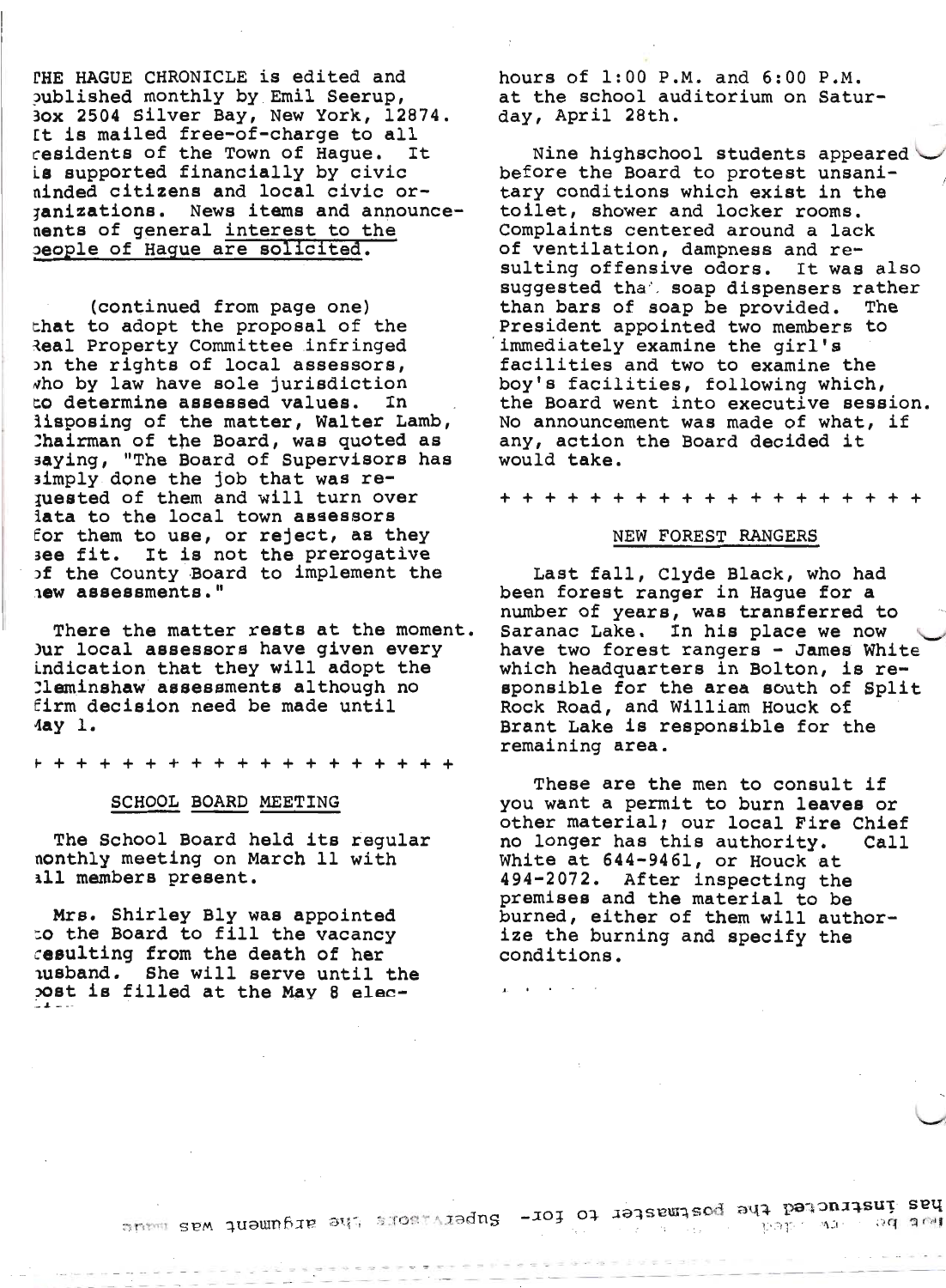Mr. Wilbur Adams was present to rreque his appointment as town policemant 'nr the summer season. He presented<br>, s qualifications and stated that  $\frac{1}{\sqrt{2}}$  and his wife would move to Hague ' he were the successful candidate. x-veral other candidates are under : onsideration. The matter was left to the Police Committee to make the :<br>iinal decision.

Dr. Thomas Cummins was re-appointed 'ublic Health Officer for another term If four years.

A report was made by the Park<br>
lommittee on sanitary facilities for<br>
:he town beach. It was generally<br>
igreed that because of the high water<br>
:able it would be necessary to have. r system where waste material would<br>
ie stored in a large underground<br>
: nk which would be pumped out when-<br>
: ver necessary. A building with separate compartments for men and<br>omen and running water would also out required. While no estimate of<br>:osts had been obtained, it was sug-<br>ted that the project would cost

Least \$5,000. The Committee<br>:ost figures and report at the next<br>:eting.

Insurance costs for the proposed ;ki-tow ranged from \$400. to \$1,100. .'hich appeared to be inordinately righ. The matter was tabled pending :eceipt of further cost estimates.

The building committee proposed<br>
-**hat** the outside of the town hall<br>  $\epsilon$  painted this summer. The Board uthorized the committee to proceed :o have this done.

There was further discussion on :he proposal to purchase a new :ruck. It was suggested that it be )ut over till next year's budget. Iowever, it was then tabled until :he next meeting.

++++++++++++++++ -+  $\rightarrow$ 

#### BONSAI

The Japanese word "bonsai"<br>(pronounced 'one-sigh') literally :ranslated, means 'tray planting'.<br>the Japanese art of

to the United States by Japanese gardeners who settled mainly<br>in California.

Dr. Harold A. Gelhaar of Sabbath Day<br>Point was first introduced to the art<br>while attending an art exhibit in 1969<br>in Florida. Since then he has become interested not only in growing his own specimens but has partici- pated in shows and lectured on the subject before many groups. He now has approximately 40 specimens which he keeps both indoors and outdoors at his home.

Dr. & Mrs. Gelhaar are members of the American Bonsai Society and Bonsai International. Some of their specimens have been exhibited at the Florida State Fair.

At a gathering at his home early<br>in March, Dr. Gelhaar spoke to a<br>group of local people on the art of Bonsai, mentioning some of the<br>techniques used in growing and miniaturizing the trees so that<br>they will grow and take on the same<br>appearance as is seen in nature. Trees that are grown in small con-<br>tainers are selected from ordinary<br>nursery stock, grown from seeds or cuttings and can easily be gathered on field trips.

Dr. Gelhaar would like to share his knowledge and enthusiasm with anyone who may be interested. He hopes a group can be formed which<br>can get together at a convenient place probably once a month. The<br>meetings would be in the nature<br>of workshops where participants<br>could exhibit specimens and get<br>suggestions from each other. Anyone<br>interested is requested to write<br>Dr. Gelhaar at Sabbath D

++++++++++++++++++

#### HAGUE HISTORICAL SOCIETY

At the meeting of the Historical<br>Society on March 20th, Mrs. Ethel Andrus related a number of interest- ing incidents which she had come across in her reading. &nong these was the story of the few live pigs<br>which Deficie halvith him for food